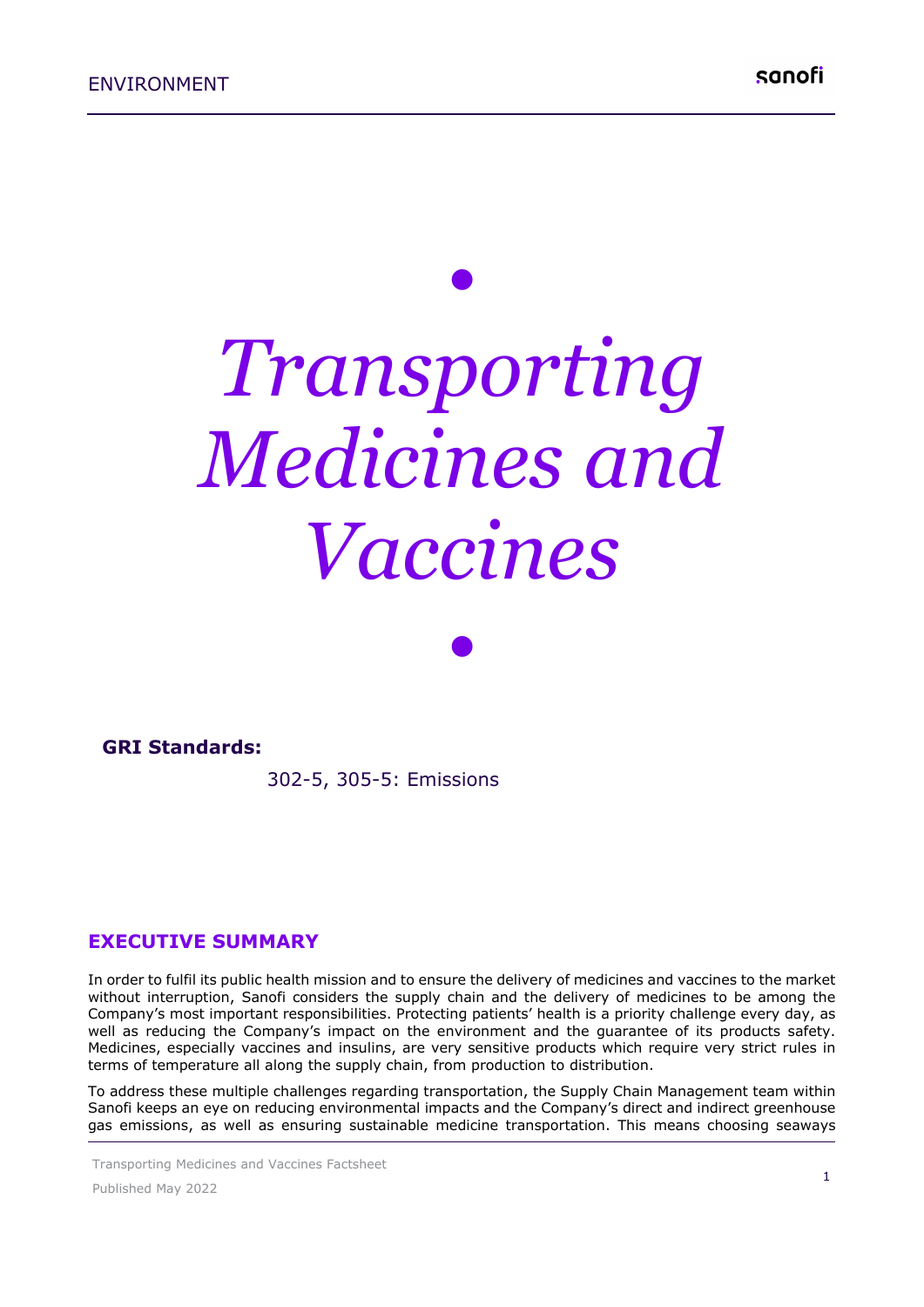instead of air transportation, developing railways transportation, optimizing truck, container and pallet occupancy, and promoting greens models such as using gas, biogas or electric vehicles whenever it is possible. Furthermore, Sanofi Supply Chain Management is investigating packaging optimization which leads to a reduction of our environmental footprint.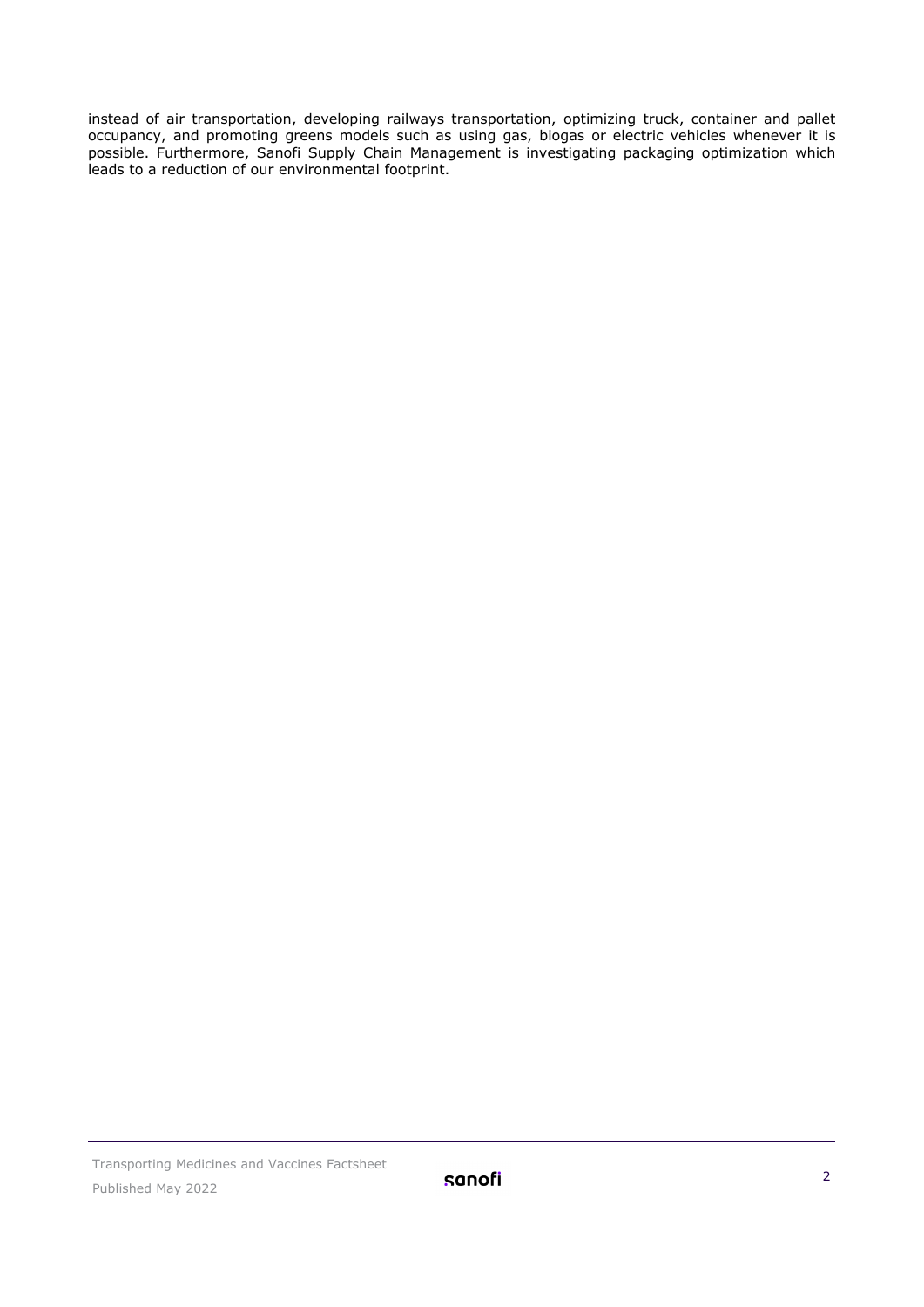## **TABLE OF CONTENTS**

| 1.2 SEVERAL WAYS TO TRANSPORT OUR MEDICINES AND VACCINES 4                                                      |
|-----------------------------------------------------------------------------------------------------------------|
|                                                                                                                 |
|                                                                                                                 |
| 2.1 OVERSEA TRANSPORTATION: ENCOURAGING THE USE OF SEA<br>TRANSPORTATION INSTEAD OF AIR TRANSPORTATION WHENEVER |
| 2.2 CHOOSING ALTERNATIVES TO ROAD TRANSPORTATION WHENEVER                                                       |
| 2.3 COMPLYING WITH PHARMACEUTICAL REGULATION  6                                                                 |
| 2.4 DEVELOP USE OF BIOGAS & LIQUEFIED NATURAL GAS (LNG)                                                         |
|                                                                                                                 |
|                                                                                                                 |
| 2.7 WORKING WITH FREIGHT FORWARDER ON SAF USE (SUSTAINABLE                                                      |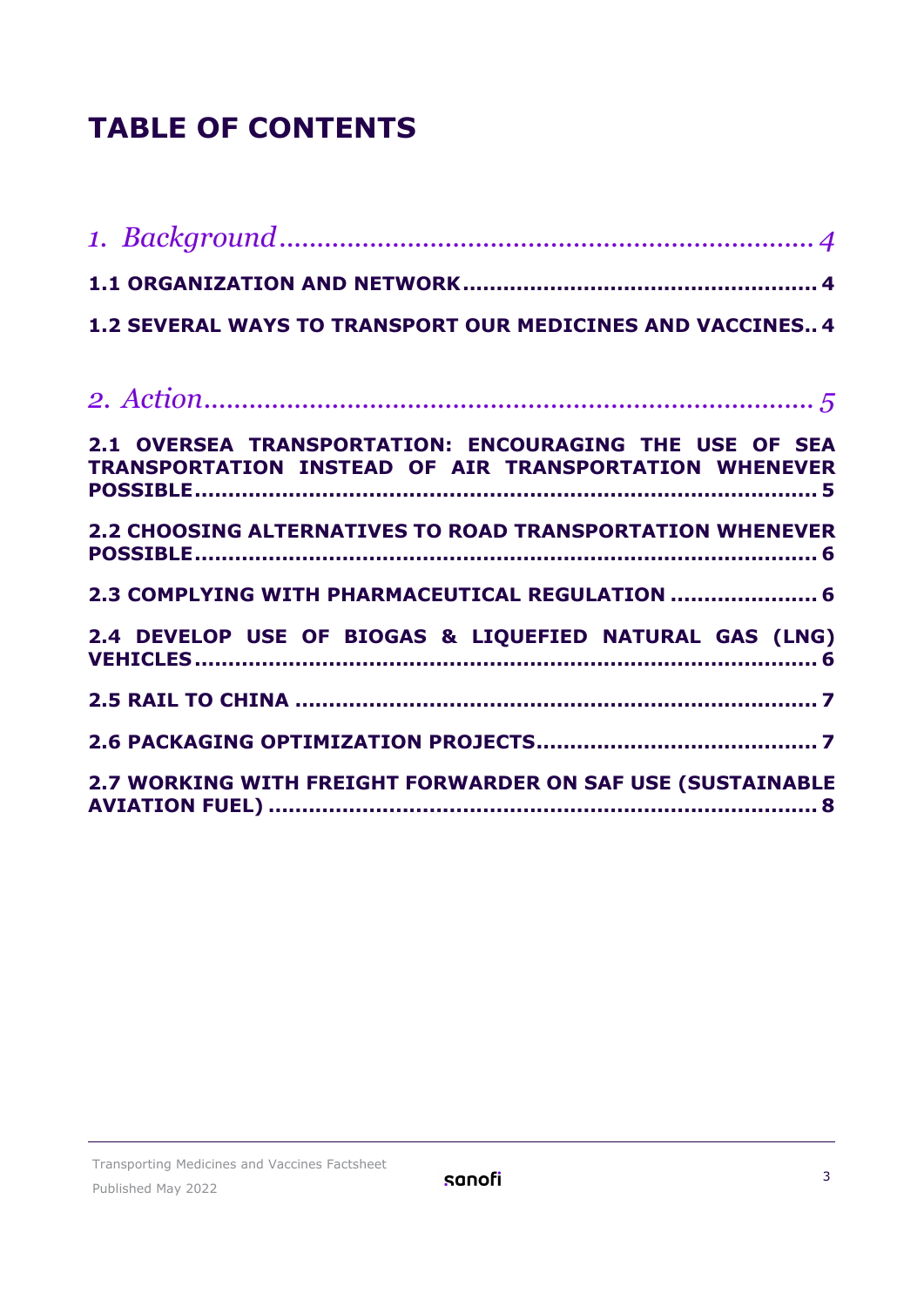## <span id="page-3-0"></span>*1. Background*

As a global healthcare leader fulfilling a public health mission, Sanofi considers the supply chain and the delivery of medicines to be among the Company's most important responsibilities.

Sanofi is committed to make every effort to ensure that the supply chain will continue to deliver medicines and vaccines to the market without interruption. Protecting patients' health is a priority challenge every day.

Distribution and transportation are the last part of the supply chain, which is dedicated to serving all patients worldwide. The supply chain's purpose is to deliver our products in close proximity to patients and to ensure a high standard of quality.

Distribution and transportation must be performed with an eye on reducing environmental impacts by controlling CO<sub>2</sub> emissions. Sanofi has made clear commitments to ensure a sustainable medicine transportation organization and to reduce the Company's direct and indirect greenhouse gas emissions.

#### <span id="page-3-1"></span>**1.1 ORGANIZATION AND NETWORK**

The Transportation Department is part of the Supply Chain within Global Industrial Affairs. Sanofi's transportation strategy is to guarantee the continuous supply of drugs and vaccines to our patients without any disruption. This global strategy has been developed and implemented throughout the Company.

The Supply Chain Management team is responsible for enforcing various processes on all sites where the Company operates (more than 75 Sanofi plants and 100 distribution centers belonging to Sanofi or external partners), ensuring controlled processes as well as compliance with our continuous improvement policy.



Figure 1- Our distribution organization

#### <span id="page-3-2"></span> **1.2 SEVERAL WAYS TO TRANSPORT OUR MEDICINES AND VACCINES**

- delivery of products between our plants we deliver products between our chemistry plants and pharmaceuticals plants in the most optimized way, determined according to location;
- delivery to our distribution centers our products are consolidated and exported from our export hub to our local distribution centers. Pallet optimization and truck occupancy are key parameters to improve

Transporting Medicines and Vaccines Factsheet Published May 2022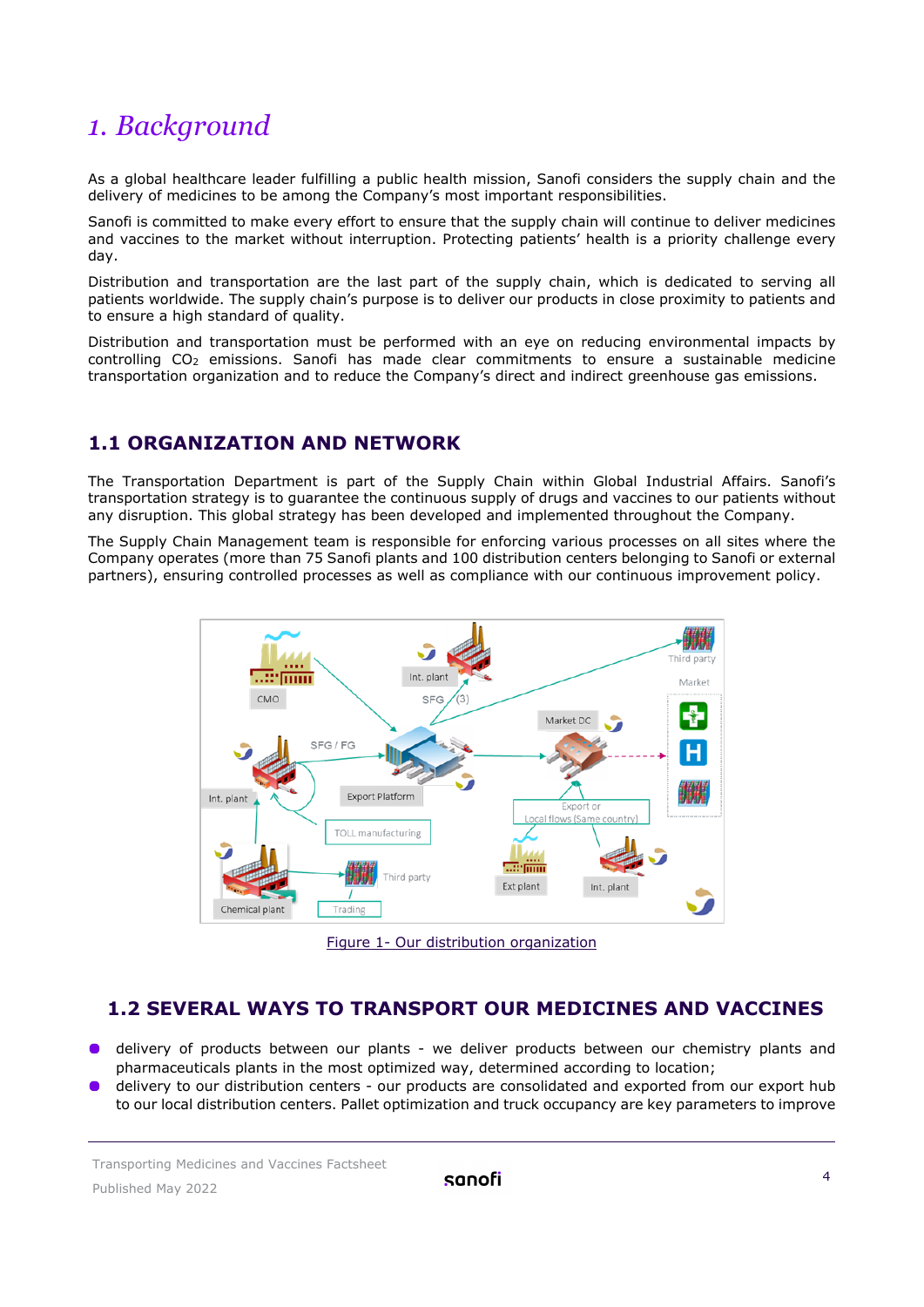the transportation of our goods. This organization enables massification associated with cost competitiveness and a sustainable strategy.

- **O** delivery to our customers this includes wholesalers, hospitals and pharmacies.
- **d** delivery in cities (the last kilometer); and
- **O** Sanofi asks all his partners to develop sustainable solutions such as:
	- > alternative fuels for trucking (gas, truck electrical...);
	- > use of ferries or River Boats, rail; and
	- > reusable cold chain packaging.

### <span id="page-4-0"></span>*2. Action*

- choose sea instead of air transportation when it's possible;
- **O** increase the level of occupancy for truck and sea containers;
- **develop railway transportation;**
- **.** consolidate flows and mutualize transport to reduce the number of trucks on the road;
- $\bullet$ promote green models of transportation with all forwarders;
- optimize our packaging to reduce the environmental footprint; and
- $\bullet$ working with freight forwarder on SAF use (Sustainable Aviation Fuel).

#### <span id="page-4-1"></span>**2.1 OVERSEA TRANSPORTATION: ENCOURAGING THE USE OF SEA TRANSPORTATION INSTEAD OF AIR TRANSPORTATION WHENEVER POSSIBLE**

Sea transportation is 30 times less polluting than air transportation. That is the reason why Sanofi chooses as much as possible to use sea transportation for its medicines instead of air shipments.





As such, sea transportation for destinations outside Europe went from 78% in 2011 to 85% in 2021. This ratio remains flat, small variations may be observed due to geopolitical context, or evolution of the products portfolio.

Moreover, new regulation for sea transportation (IMO 2020) will also contribute to decrease CO<sub>2</sub> emissions and environmental impact. In this context, shipping lines companies are investing in the construction of new greener ships.

Below is an example of the new biggest LNG power ship on the seas since December 2020.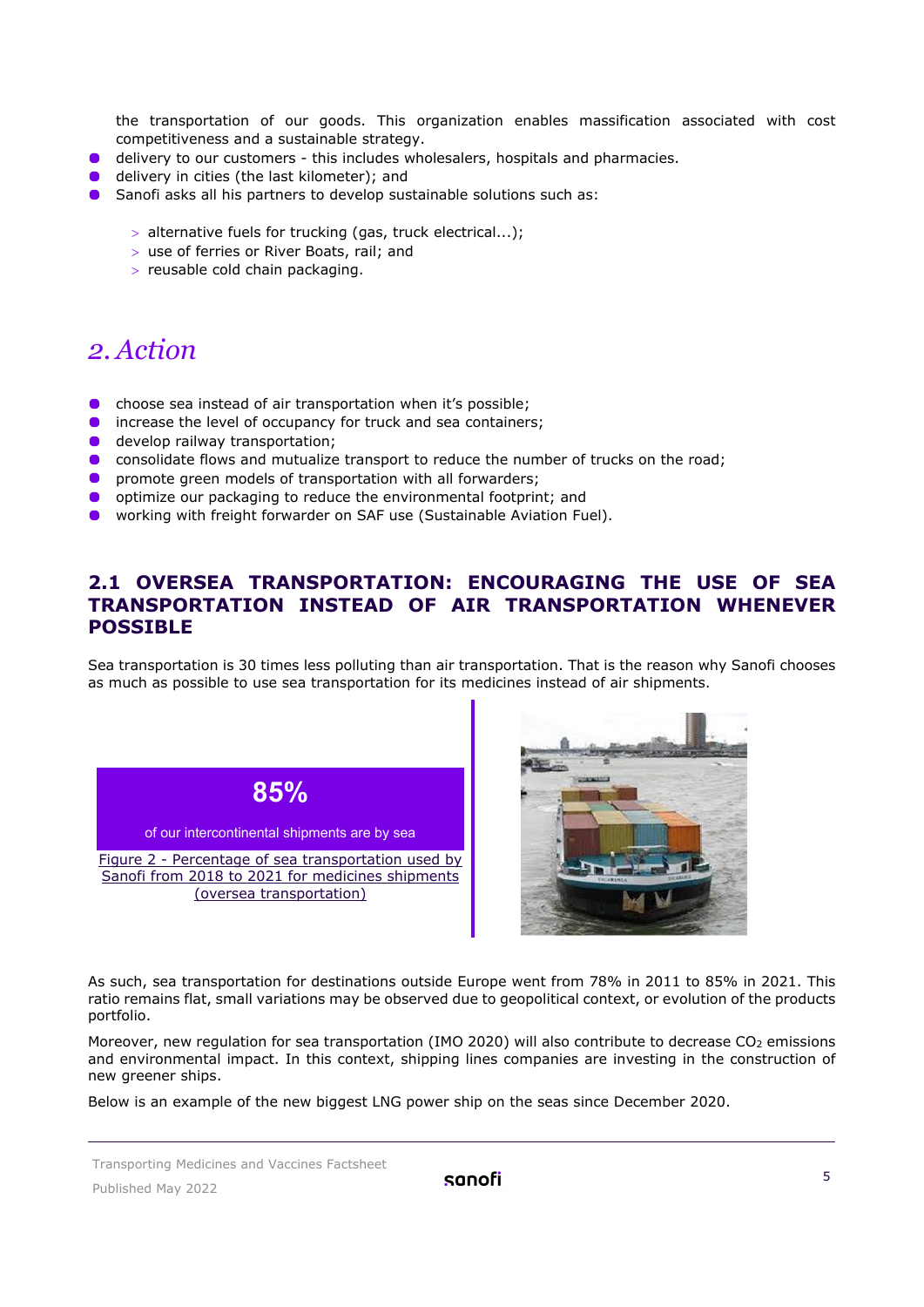

#### <span id="page-5-0"></span>**2.2 CHOOSING ALTERNATIVES TO ROAD TRANSPORTATION WHENEVER POSSIBLE**

In Europe, regular flows are switched from road to rail transportation, for example from Riells (Spain) to Frankfurt (Germany).

Some projects are currently developed, such as reaching some countries from France and Germany with intermodal modes (road, rail & short sea).

#### <span id="page-5-1"></span>**2.3 COMPLYING WITH PHARMACEUTICAL REGULATION**

In order to guarantee the quality of distributed medicines and vaccines, transportation has to respect very strict rules, especially in terms of temperature. In 2013, the EU implemented new Good Distribution Practices (GDP) to protect medicinal products.

The appropriate temperature must be maintained during the transportation of medicines, regardless of external conditions.

Vaccines and insulin are extremely sensitive. To respect the cold chain during the transport of these products, the temperature must be maintained between 2 and 8 °C.

#### <span id="page-5-2"></span>**2.4 DEVELOP USE OF BIOGAS & LIQUEFIED NATURAL GAS (LNG) VEHICLES**

#### **NGV shuttles between Croissy and CDG**

In accordance with the Group's Environmental roadmap and the commitment of the supply chain to reduce CO2 emissions linked to transportation, the Export platform at Croissy recently set up NGV (Natural Gas Vehicle) shuttles between the site and Paris Roissy Charles de Gaulle airport.

But the adventure does not stop there! The goal is to run 100% of our carriers on this journey using NGV (80% to date) and then generalize the use of bio NGV to reduce further our CO2 emissions. These actions allow us to reduce our CO2 emissions by around 90% on this route.

#### **Biogas & Liquefied natural gas development**

News more ecological transport solutions are developing, and we wish to take part in these evolutions.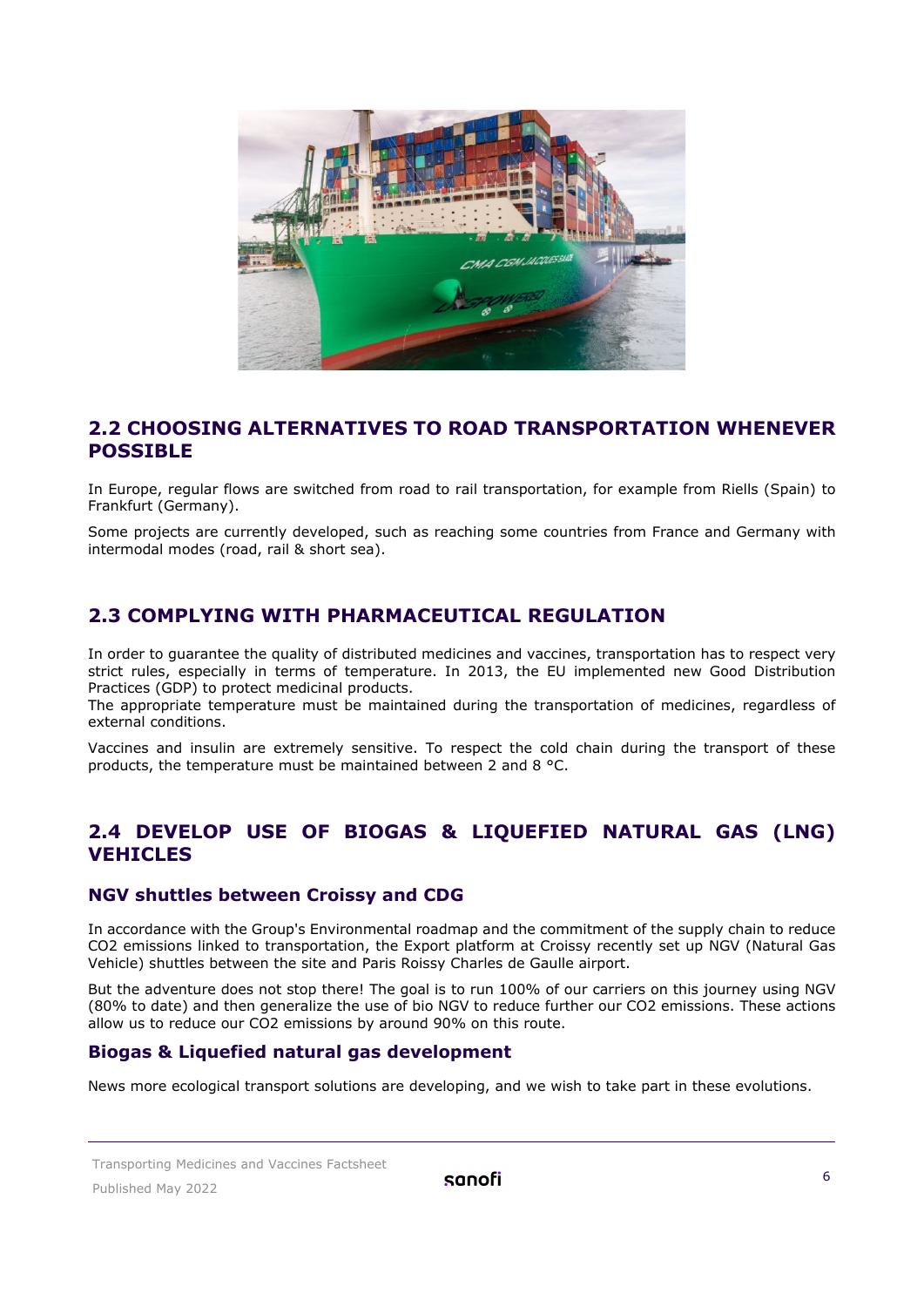We mainly use sea shipment from our sites to reduce CO2 emissions, but pre-carriage and post-carriage are done by road. To continue to improve our CO2 impact, we are working with our freights forwarders to use new technologies.



> 100 % Vegetable & biodegradable fuel > 66 % reduction in CO2 Emissions

> Liquefied natural gas > 20% reduction in CO2 Emissions

#### <span id="page-6-0"></span>**2.5 RAIL TO CHINA**



Sanofi Global Supply Chain and China team have launched a project in 2018 which consists in implementing a new mode of shipment between Europe and China to transport our pharmaceutical products under controlled temperatures: Rail transportation. China is Sanofi's second market, currently delivered by air and by sea. The target is to secure this strategic market by implementing a third transportation solution in line with our environmental roadmap, with a better transit time compared to sea and a better control on

temperatures and costs compared to air shipments. Tests were first carried out without products to verify the feasibility of this operation; a last test was carried out at the end of 2019 with products.

We started to use in routine mode rail shipment from our Croissy DC (France) to Hangzhou (China) since April 2020.

Unfortunately, during 2021, we couldn't use rail shipment to deliver Chinese market due to Covid restrictions, but we hope that in 2022 we could increase our rail shipment use.

#### <span id="page-6-1"></span>**2.6 PACKAGING OPTIMIZATION PROJECTS**

#### **Cold chain packaging - Bioffex**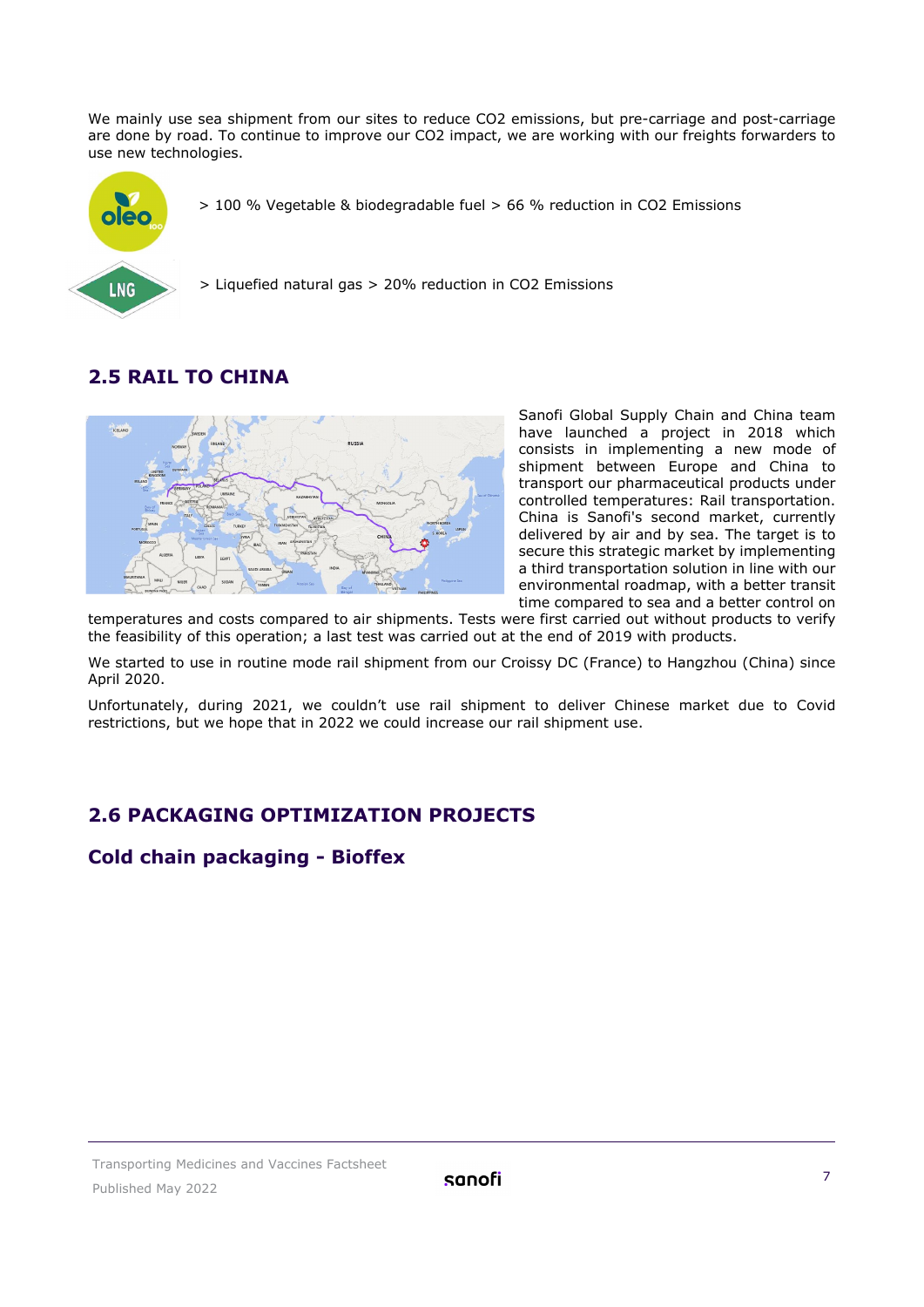Sanofi ships 2m small parcel shipment of cold chain products domestically using shipping containers comprised of Expanded Polystyrene (EPS).

In August of 2021, after 2 years of testing and studies our North America (NA) Packaging team finalized their study to replace EPS, which is harmful to our waste treatment with a 100% biobased solution that is biodegradable known as **Bioffex™.**



**Bioffex<sup>™</sup>** is a 100% sustainable solution for shipping temperaturecontrolled products. It mimics the performance of expanded polystyrene, however, is 100% sustainable from conception to molding of the coolers.

The Extruded Poly Lactic Acid (xpla) is manufactured from corn and sugar into beads that are pressurized into molds to create our Sanofi custom cooler designs that were designed in-house by the NA Supply Chain Package Engineering. Once the container is delivered to our customers, they can send to an industrial landfill that will degrade the shipper in less than 4 weeks, or it can be sent to a landfill and breakdown in less than 2 years vs. traditional EPS that takes 400 years to breakdown, as well as leaving zero toxicity and microplastics when broken down.

**Bioffex™** will reduce water usage by ~60k gallons, remove 1K cars off

the road, and reduce landfill space by 2M+ cubic feet or the height of 2,528 Eiffel Towers stacked end to end annually.

The team has a staggered approach for implementation, as it takes time to design and qualify each shipping solution to ensure product efficacy upon delivery to customers. The team has set a goal of 2024 for full implementation.

#### **Cold Chain packaging – Thermal Blankets**

Shipping already requires a lot of logistics and coordination but add on the requirement to regulate temperatures on sensitive items and shipping items becomes even more complicated. Together with our key suppliers we have started to re-use some cold chain packaging, such as Thermal Blankets.



#### **What is a Thermal Blanket?**

Thermal blankets allow to reduce the risks of temperatures excursions for pharmaceuticals products during waiting time on tarmac before or after flights. It is designed to protect pallet from the sun's rays and to prevent the temperature increase on our products.

In the past these blankets were destroyed after arrival at destination. Thanks to this initiative they will be re-used now.

#### <span id="page-7-0"></span>**2.7 WORKING WITH FREIGHT FORWARDER ON SAF USE (SUSTAINABLE AVIATION FUEL)**

Since last year Sustainable Aviation Fuel (SAF) is become a new solution to reduce CO2 emissions for air shipments.